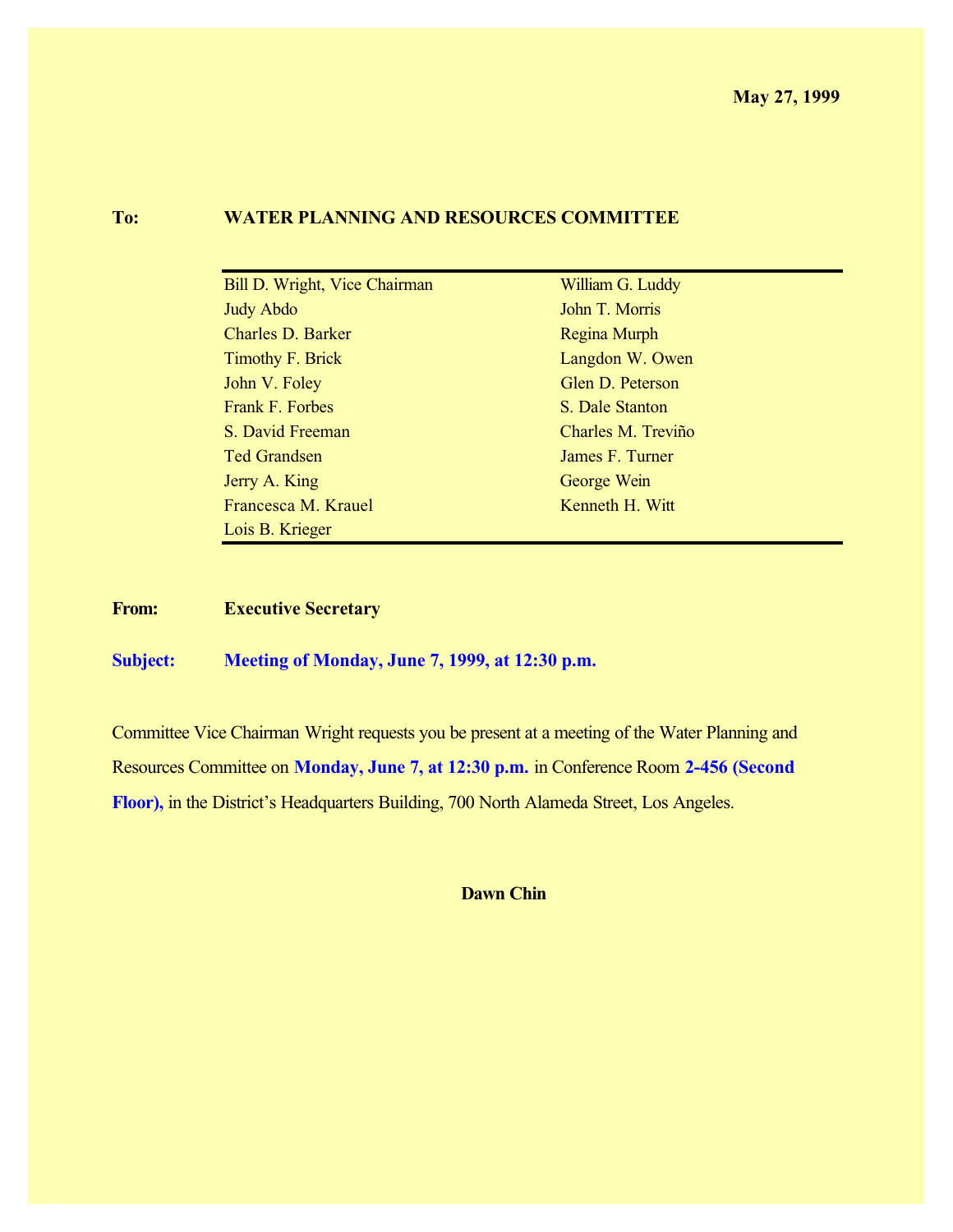# **AGENDA**

# **ADJOURNED WATER PLANNING AND RESOURCES COMMITTEE MEETING WITH BOARD OF DIRECTORS\***

# **June 7, 1999**

#### **12:30 PM**

MWD Headquarters Building • Room 2-456, 2nd Floor • 700 N. Alameda Street • Los Angeles, CA 90012

**\*The Metropolitan Water District's Water Planning and Resources Committee meeting is noticed as a joint committee meeting with the Board of Directors for the purpose of compliance with the Brown Act. Members of the Board who are not assigned to the Water Planning and Resources Committee may attend and participate as members of the Board, whether or not a quorum of the Board is present. In order to preserve the function of the committee as advisory to the Board, members of the Board who are not assigned to the Water Planning and Resources Committee will not vote on matters before the Water Planning and Resources Committee.**

- **1. ADDITIONS TO THE AGENDA** (As required by Gov. Code, § 54954.2(b).)
- **2. OPPORTUNITY FOR MEMBERS OF THE PUBLIC TO ADDRESS THE COMMITTEE ON MATTERS WITHIN THE COMMITTEE'S JURISDICTION** (As required by Gov. Code, § 54954.3(a).)
- **3. APPROVAL OF THE MINUTES OF THE ADJOURNED REGULAR MEETING OF THE WATER PLANNING AND RESOURCES COMMITTEE HELD MAY 10, 1999**

#### **4. OTHER MATTERS**

6I. Report on Colorado River matters, including negotiations to develop a California plan for river operations, settlement of the San Luis Rey water rights dispute and Salton Sea issues. (Exec., WP&R) **[Conference with Real Property Negotiators; Agency Negotiator: Paul Cunningham; Negotiating Parties: United States Department of the Interior, State of California, State of Nevada, State of Arizona, Palo Verde Irrigation District, Imperial Irrigation District, Coachella Valley Water District, Los Angeles Department of Water and Power, San Diego County Water Authority, Colorado River Indian Tribes Coalition, San Luis Rey Settlement Parties; Property: Water Rights, Colorado**